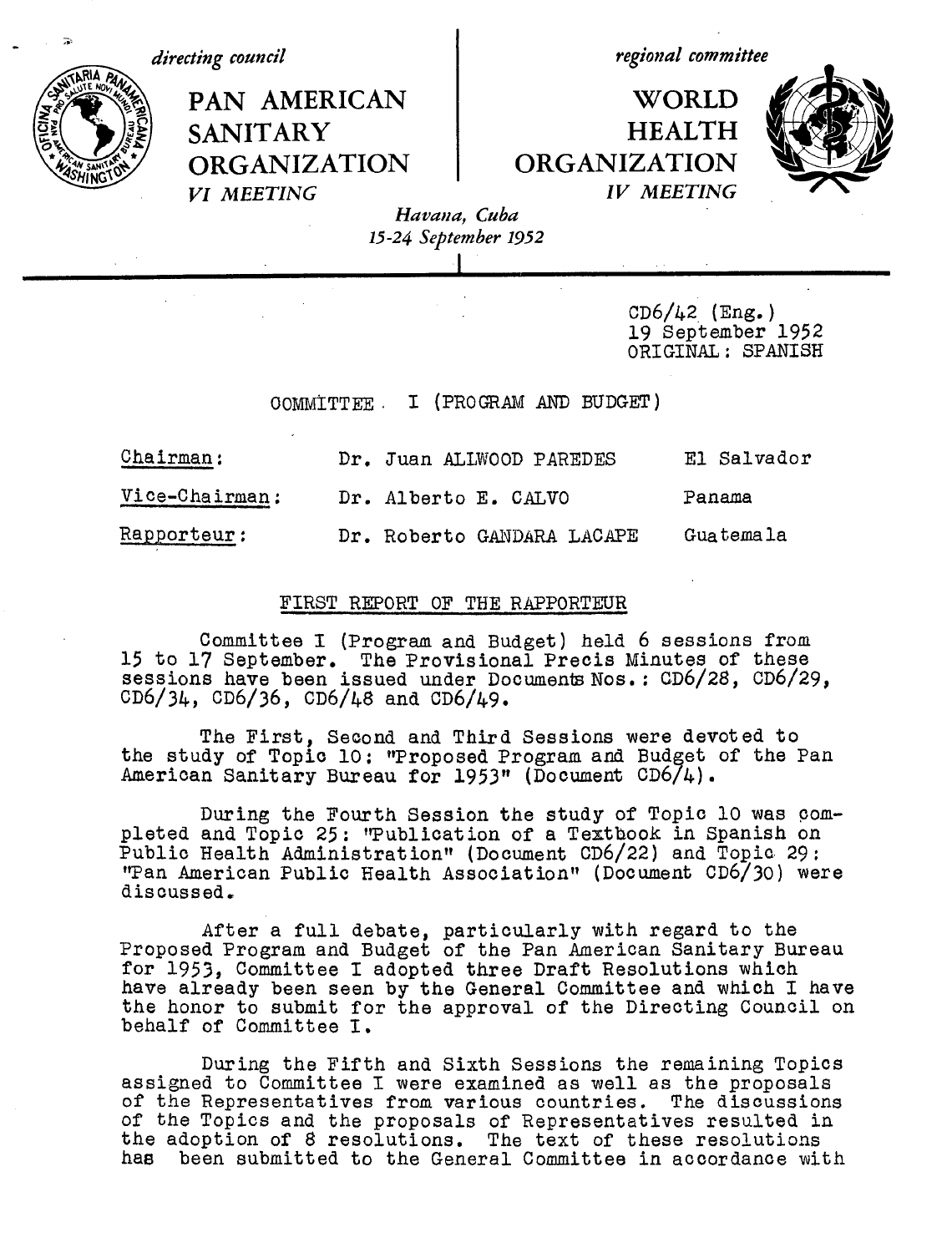CD6/42 (Eng.) Page 2

 $\mathcal{L}_{\mathcal{A}}$  and  $\mathcal{L}_{\mathcal{A}}$  are the set of the set of the set of  $\mathcal{A}$ 

 $\sim 10^7$ 

 $\sim 10^{-11}$ 

 $\mathcal{L}_{\mathcal{A}}$ 

 $\hat{\mathcal{F}}$ 

 $\mathcal{L}_{\mathcal{A}}$ 

 $\mathcal{L}_{\mathcal{A}}$ 

 $\sim$ 

 $\mathbb{R}^2$ 

Article 30 of the Rules and Procedures of the Directing Council.

The text of the resolutions already seen by the General Committee appears as an Annex to the present report.

 $\sim 10^{-11}$ 

 $\mathbb{R}^2$ 

 $\mathcal{L}^{(k)}$ 

 $\mathcal{L}^{\text{max}}$ 

 $\langle \sigma_{\rm{L}} \rangle$  $\sim$   $\sim$ 

 $\mathcal{L}(\mathcal{A})$  .

 $\mathcal{L}_{\mathcal{A}}$ 

 $\mathcal{L}^{\mathcal{L}}(\mathcal{L}^{\mathcal{L}})$  and  $\mathcal{L}^{\mathcal{L}}(\mathcal{L}^{\mathcal{L}})$  and  $\mathcal{L}^{\mathcal{L}}(\mathcal{L}^{\mathcal{L}})$  . Then

 $\mathcal{A}(\mathcal{A})$  and  $\mathcal{A}(\mathcal{A})$  are  $\mathcal{A}(\mathcal{A})$  . Then, if  $\mathcal{A}(\mathcal{A})$ 

 $\frac{1}{2} \left( \frac{1}{2} \right)$ 

 $\mathcal{L}$ 

 $\sim 10^{-12}$ 

 $\mathcal{L}^{\mathcal{L}}$ 

 $\mathcal{L}_{\mathcal{A}}$ 

 $\sqrt{1-\lambda^2}$ 

 $\sim 10^7$ 

 $\mathcal{O}(\mathcal{O}_\mathcal{O})$  . The contribution of the set of the set of the  $\mathcal{O}(\mathcal{O})$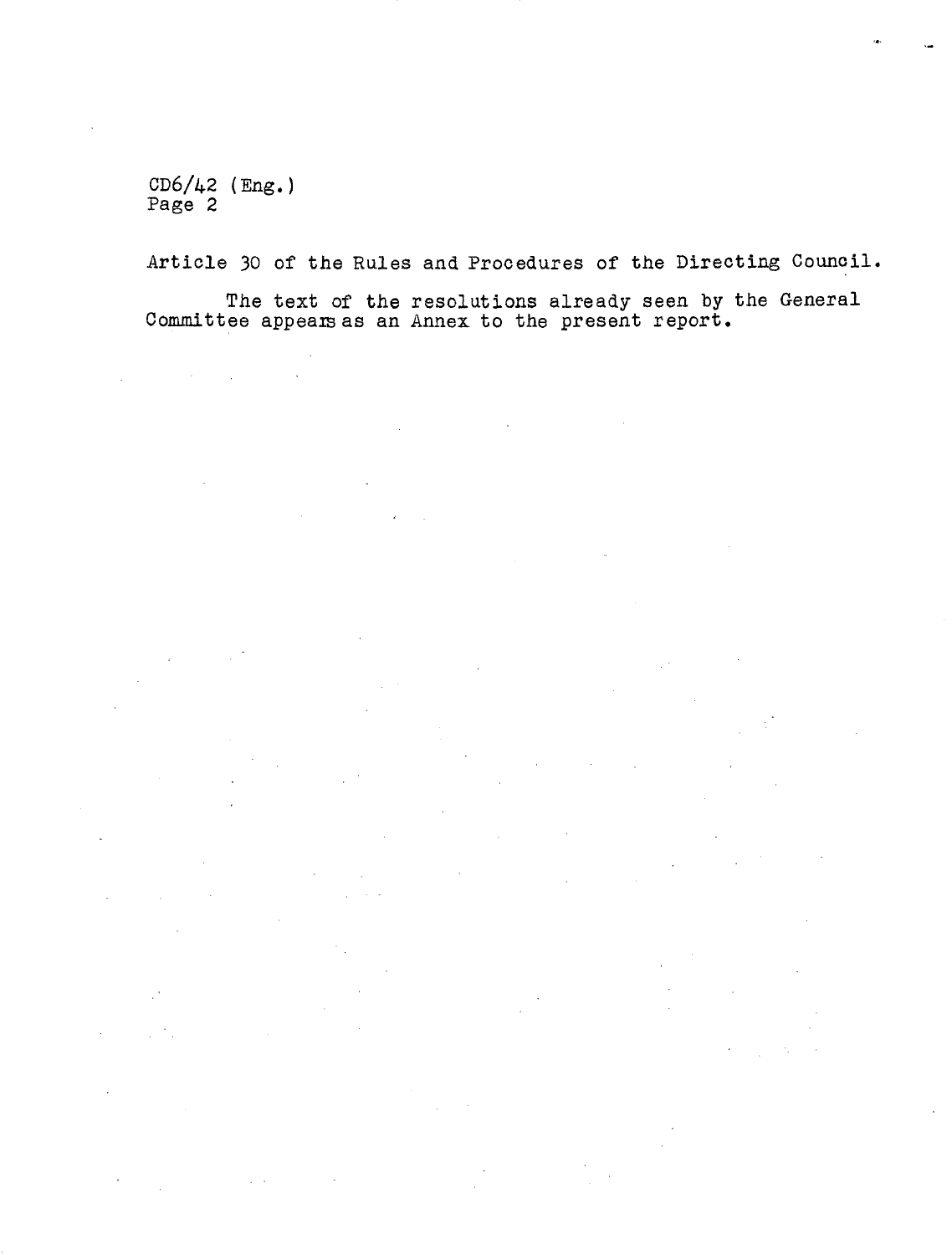$CD6/42$  (Eng.) ORIGINAL: SPANISH-ENGLISH Page 3

#### ANNEX

ý.

Topic 10: PROPOSED PROGRAM AND BUDGET OF THE PAN AMERICAN SANITARY BUREAU FOR 1953

> Draft Resolution Approved by Committee I at its Fourth Session

THE DIRECTING COUNCIL

 $\frac{1}{2} \left( \frac{1}{2} \right) \left( \frac{1}{2} \right) \left( \frac{1}{2} \right) \left( \frac{1}{2} \right) \left( \frac{1}{2} \right) \left( \frac{1}{2} \right) \left( \frac{1}{2} \right)$ 

## RESOLVES:

1.' To appropriate for the financial year 1953 an amount of \$2,060,000 as follows:

#### Purpose of Appropriation

| $\mathtt{PART}$ | $\mathbf{I}^-$              | Pan American Sanitary Organization                        | \$ | 144,657       |
|-----------------|-----------------------------|-----------------------------------------------------------|----|---------------|
| $\mathtt{PART}$ | II                          | Pan American Sanitary Bureau-<br>Headquarters             |    | 914,438       |
| $\mathtt{PART}$ | III.                        | Pan American Sanitary Bureau-<br>Field and Other Programs |    | 930,905       |
| PART            | IV                          | Pan American Sanitary Bureau-<br>Other Expenditures       |    | <u>70,000</u> |
|                 |                             | Total All Parts                                           |    | \$2,060,000   |
|                 | Less Miscellaneous Receipts |                                                           |    | 60,000        |
|                 |                             | TOTAL ASSESSMENTS                                         |    | \$2,000.000   |

2, Amounts not exceeding the appropriations noted under Paragraph 1 shall be available for the payment of obligations estimated in accordance with the Financial Regulations of the Bureau during the period 1 January to 31 December 1953, inclusive.

3. The appropriations as noted above shall be financed by assessments from Member Governments according to Article LX of the Pan American Sanitary Code.

4. The Director is authorized to transfer credits between Parts I, II and III of the budget, provided that such transfers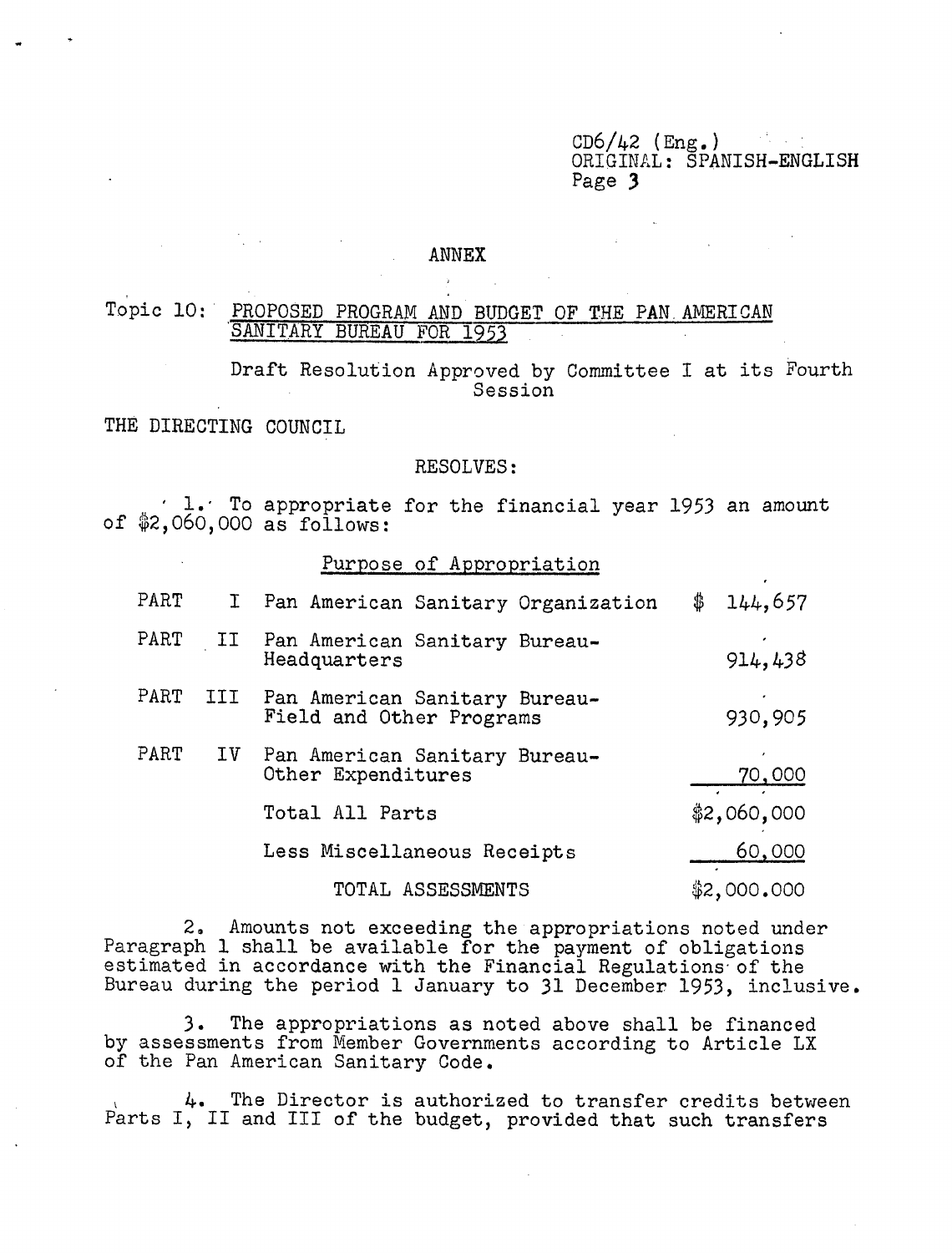CD6/42 (Eng.) ORIGINAL: SPANISH-ENGLISH Page 4

 $\frac{1}{2}$  ,  $\frac{1}{2}$  ,  $\frac{1}{2}$  ,  $\frac{1}{2}$ 

 $\sim$  .

of credits between parts as are made do not exceed 10 percent of the part from which the credits are transferred. Transfers of credit between these parts of the budget in excess of 10 percent may be made with the prior concurrence of the Executive Committee, obtained by correspondence if necessary. All transfers of budget credits between these parts of the budget shall be reported to the Directing Council.

5. Such income as may accrue to sums appropriated for the purpose of Building Loan retirement during 1953 will be handled in accordance with the Financial Regulations, Article VI, Section 6.1.

 $\label{eq:2.1} \begin{split} \mathcal{L}_{\text{max}}(\mathbf{r},\mathbf{r}) = \mathcal{L}_{\text{max}}(\mathbf{r},\mathbf{r}) \,,\\ \mathcal{L}_{\text{max}}(\mathbf{r},\mathbf{r}) = \mathcal{L}_{\text{max}}(\mathbf{r},\mathbf{r}) \,, \end{split}$ 

 $\mathcal{L}_{\text{max}}$  and  $\mathcal{L}_{\text{max}}$  and  $\mathcal{L}_{\text{max}}$  and  $\mathcal{L}_{\text{max}}$ 

 $\label{eq:2} \mathcal{L} = \mathcal{L} \left( \mathcal{L} \right) \mathcal{L} \left( \mathcal{L} \right)$ 

 $\label{eq:2.1} \frac{1}{\sqrt{2\pi}}\frac{1}{\sqrt{2\pi}}\frac{1}{\sqrt{2\pi}}\frac{1}{\sqrt{2\pi}}\frac{1}{\sqrt{2\pi}}\frac{1}{\sqrt{2\pi}}\frac{1}{\sqrt{2\pi}}\frac{1}{\sqrt{2\pi}}\frac{1}{\sqrt{2\pi}}\frac{1}{\sqrt{2\pi}}\frac{1}{\sqrt{2\pi}}\frac{1}{\sqrt{2\pi}}\frac{1}{\sqrt{2\pi}}\frac{1}{\sqrt{2\pi}}\frac{1}{\sqrt{2\pi}}\frac{1}{\sqrt{2\pi}}\frac{1}{\sqrt{2\pi}}\frac{1}{\sqrt$ 

 $\label{eq:2.1} \frac{1}{2}\int_{\mathbb{R}^2} \left|\nabla \phi(x) \right|^2 \, dx \, \mathrm{d}x = \int_{\mathbb{R}^2} \left|\nabla \phi(x) \right|^2 \, dx \, \mathrm{d}x = \int_{\mathbb{R}^2} \left|\nabla \phi(x) \right|^2 \, dx \, \mathrm{d}x.$ 

 $\Delta\phi$  and the state of the state of the state of the state of the state of the state of the state of the state of the state of the state of the state of the state of the state of the state of the state of the state of th

 $\label{eq:2.1} \mathcal{E}(\mathcal{H}) = \mathcal{E}(\mathcal{E}(\mathcal{H})) = \mathcal{E}(\mathcal{E}(\mathcal{H})) = \mathcal{E}(\mathcal{E}(\mathcal{H}))$ 

 $\label{eq:2.1} \frac{1}{\sqrt{2\pi}}\left(\frac{1}{\sqrt{2\pi}}\right)^2\frac{1}{\sqrt{2\pi}}\left(\frac{1}{\sqrt{2\pi}}\right)^2\frac{1}{\sqrt{2\pi}}\left(\frac{1}{\sqrt{2\pi}}\right)^2\frac{1}{\sqrt{2\pi}}\left(\frac{1}{\sqrt{2\pi}}\right)^2\frac{1}{\sqrt{2\pi}}\left(\frac{1}{\sqrt{2\pi}}\right)^2\frac{1}{\sqrt{2\pi}}\frac{1}{\sqrt{2\pi}}\frac{1}{\sqrt{2\pi}}\frac{1}{\sqrt{2\pi}}\frac{1}{\sqrt{2\pi}}\$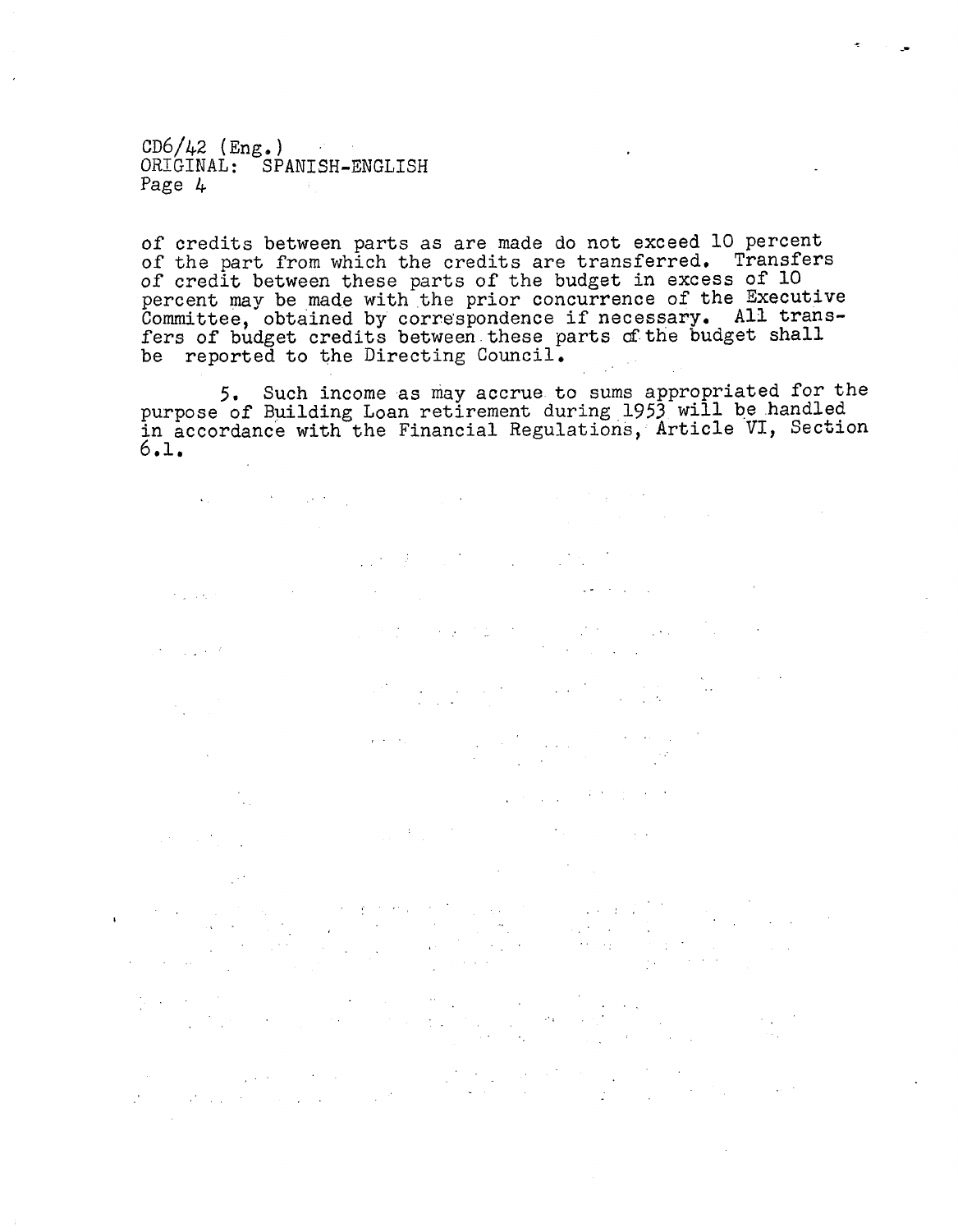CD6/42 (Eng.) ORIGINAL: SPANISH-ENGLI3H Page 5

# Topic 25: TRANSLATION AND PUBLICATION OF A TEXTBOOK IN SPANISH ON PUBLIC HEALTH ADMINISTRATION

Draft Resolution Approved by Committee I at Its Fourth Session

#### WHEREAS:

The Director has presented to the Executive Committee<br>information and estimates on the cost of translating and<br>publishing a textbook in Spanish on Public Health Administra-<br>tion, pursuant to Resolution XVI of the 16th Meet

 $\chi$  ,  $\chi$  ,  $\chi$ 

The Executive Committee adopted Resolution X at its<br>17th Meeting recommending that the Directing Council approve<br>the translation into Spanish and the publication by the Pan<br>American Sanitary Bureau of the textbook "Princip

THE DIRECTING COUNCIL

#### RESOLVES:

To approve the translation and the publication by the Pan American Sanitary Bureau of the textbook 'Principles of Public Health Administration", by John J. Hanlon.